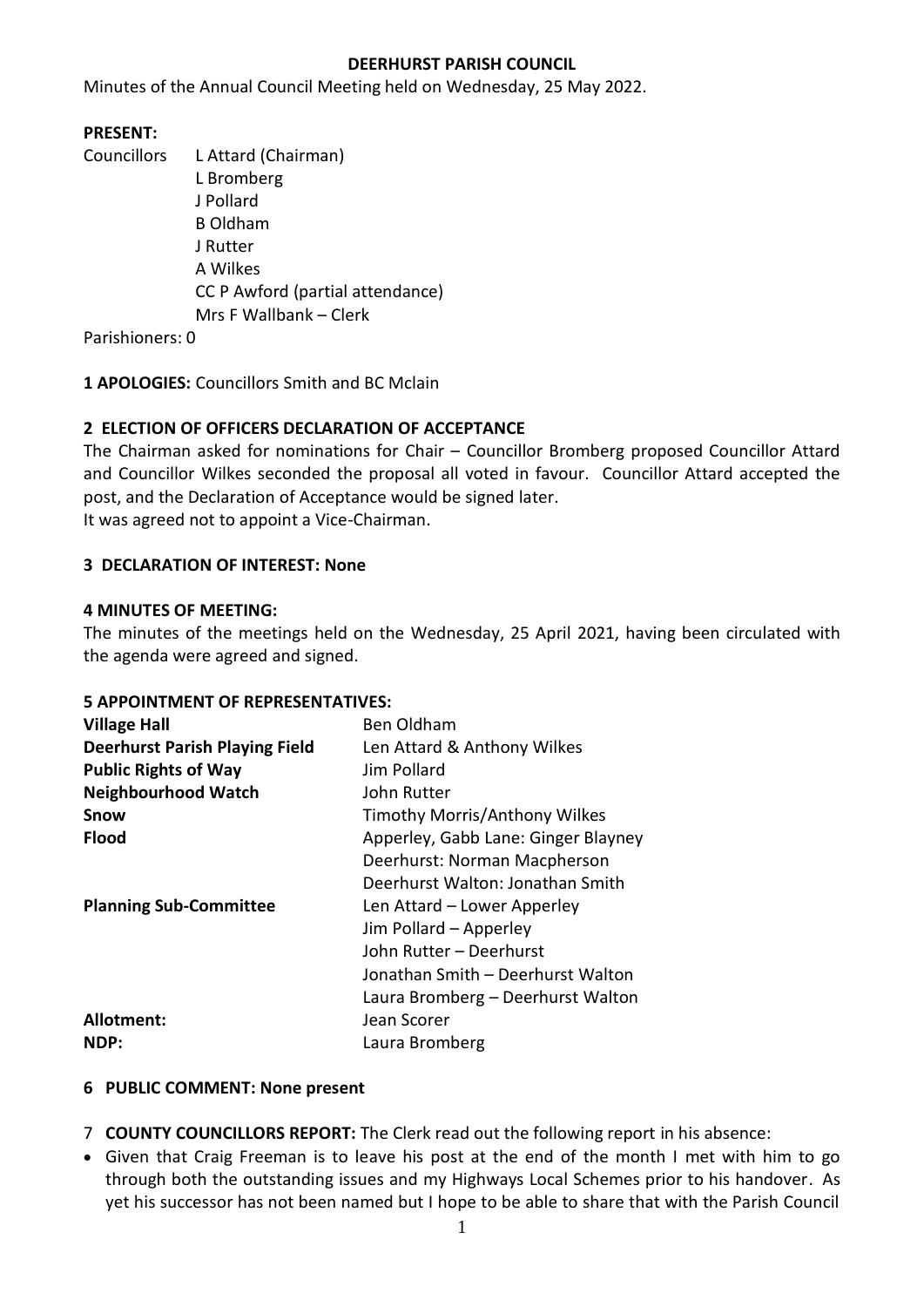soon

- At County Council last week there was a great focus on road safety and speeding and the announcement around reconvening the Road Safety Partnership which has been missing for some years
- Investment from both GCC and the Police and Crime Commissioner will enable communities to bid for funding for projects to reduce speed in known hot spots together with 20 MPH Zones where needed
- Obviously I was heavily involved in the flood events in February, both the anticipated tidal event that did not materialise and the subsequent flooding that impacted on the local area I was invited to submit a report to the EA and to speak to it at the Severn and Wye RFDC meeting given the concerns I raised both with the EA data and indeed the Highways actions and inactions through those closures. I was invited to speak at the Tewkesbury Flood Wardens Meeting hosted by GRCC in order to take on their concerns.
- On the more general County Council Agenda we continue to focus on those key areas around Adult Social Care and Looked After Children, obviously the demand for services as we host those from the Ukraine and the ongoing initiatives around Climate Change and Carbon Reduction

# 8 **BOROUGH COUNCILLORS REPORT:**

- At Council on 12 April, the Leader presented his annual 'State of the Borough' presentation. This highlighted some of the achievements over the last year. These have been captured in a 'State of the Borough' newsletter which I emailed to the Clerk. Covers:
- **Finance and resources** budget set 2022/23 BC Mclain's report had been circulated to the meeting:, despite challenges it includes the addition of £450,050 of ongoing growth in services and £392,548 of one-off growth to support ambitions
- **Economic growth**: despite covid restrictions the growth hub held 53 events/ working with GCC re M5 j10
- **Housing and communities** new housing and homeless strategy in place and supported delivery 150 affordable homes
- **Customer first** new digital platform 'Liberty Create'/bulky waste service completely reformed
- **Garden communities** the garden town initiative continues to progress close to the M5 J10. This will address a considerable amount of the pressure on required housing numbers
- **Sustainable environment** Small electricals waste collection now in place/ Car park solar canopy initiative will meet the vast majority of the council's energy needs.
- **Covid 19** 5,477 individual business grants awarded £31.6m. £425k to support residents with test and trace. £130k for small community grants. £170k for "Welcome Back" shops support
- The budget book for the forthcoming year is available under 'Budgets and Finance' on the Website.

# **9 PLANNING:**

# **9.1 Applications: None**

**9.2 TBC Decisions**: 21/011538/CLE Puddle Barn, Court Drive, Apperley: Retain the use & occupation of building as ancillary annex – Certificate granted

# **9.3 Appeals/Appeal Decisions**: None

**9.4 Neighbourhood Plan:** Councillor Bromberg reported:

- The NDP Steering Group had appointed a new planning consultant
- The draft NDP is complete and will be consulted on with the local community across the summer
- At the beginning of September, the plan will be sent to TBC for Examination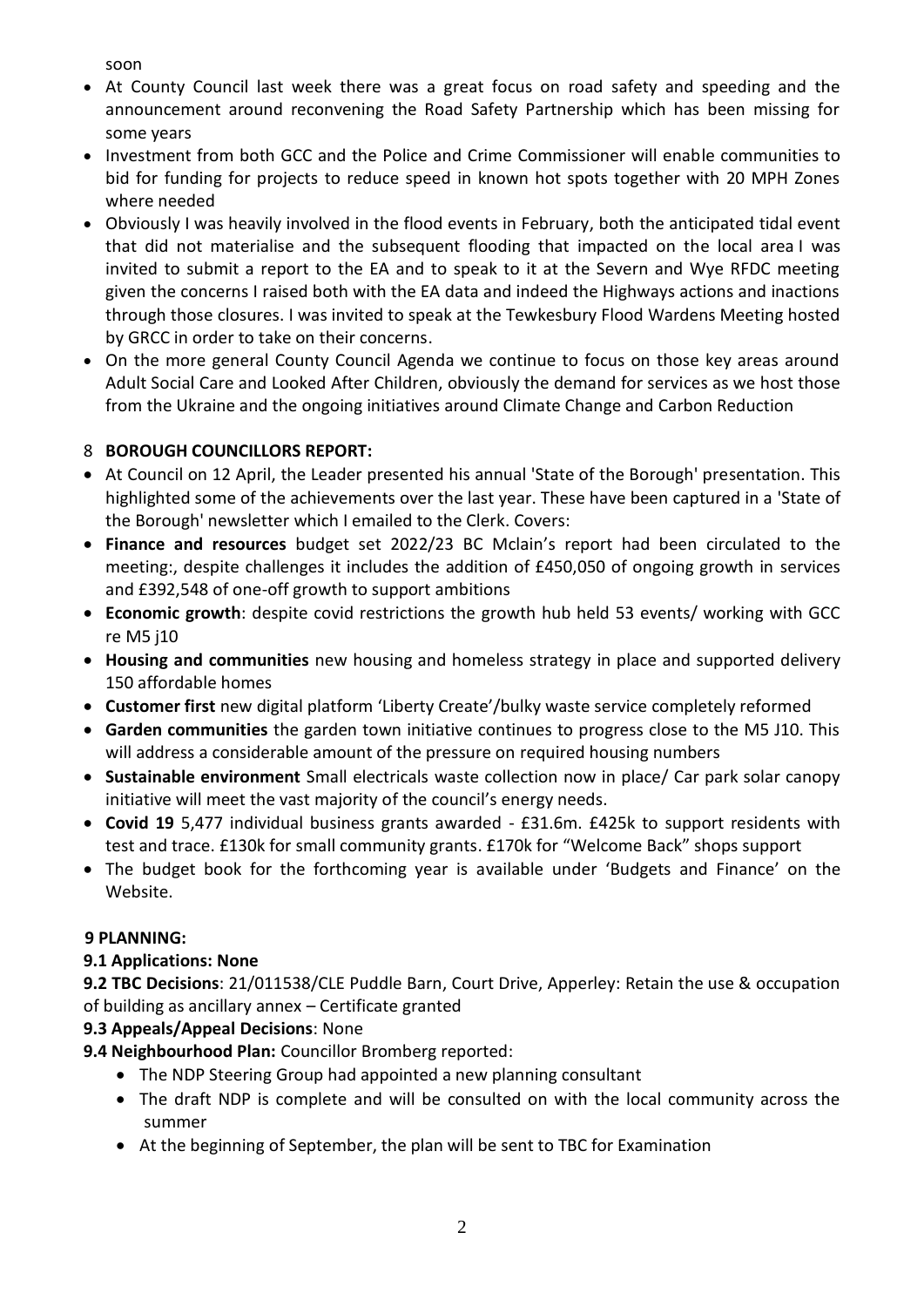### **10 FINANCIAL MATTERS:**

### **10.1 Accounts for payment and receipts:**

|              | <b>Item</b>                                    | <b>Expenditure</b> | <b>Income</b> | Comment |
|--------------|------------------------------------------------|--------------------|---------------|---------|
| $\mathbf{1}$ | Clerk's salary - May                           | 380.99             |               | Paid    |
|              | Less Tax                                       | 18.60              |               |         |
|              |                                                | 362.39             |               |         |
| 2            | <b>Inland Revenue</b>                          | 18.60              |               | Paid    |
| 3            | AVH - Meeting 27.4.22                          | 15.00              |               | Paid    |
| 4            | Zurich: Renewal of insurance 1.6.22            | 518.33             |               | Paid    |
| 5            | Countrywide: Grass cutting in April            | 250.00             |               | Paid    |
|              |                                                | VAT 50.00          |               |         |
|              | Less credit from July 2021                     | 32.14              |               |         |
|              |                                                | 267.86             |               |         |
| 6            | Shirley Fowler: Carrying out internal external | 82.50              |               |         |
|              | audit5.5 hrs at £15 p/h                        |                    |               | Paid    |
| 12           | <b>Allotment Rent</b>                          |                    | 30.00         |         |
|              | <b>Total</b>                                   | £1264.68           | £30.00        |         |

**10.2 Financial Statement:** Circulated with the agenda - the Chairman signed this.

**10.3 Accounts for the year ended 31 March 2022:** Clerk reported that Shirley Fowler had completed the Internal Audit and reported as follows:

• Applied the tests as set out in Appendix 8 of the Practitioner's Guide Governance and Accountability in Local Councils in England and Wales and found them to be satisfactory.

• Confirmed that Risk management procedures currently in place are completely appropriate, sufficient, and very well monitored in accordance with the Risk Management file.

• Tested payment procedures as against receipts/invoices, cheques drawn and bank statement entries and found these to be satisfactory, also leaving a good audit trail.

• Understands that no Petty Cash system operates within the Parish Council

Mrs Fowler therefore completed and signed Annual Internal Audit Report section of the accounts. She had submitted her invoice for these services.

**10.4 Accounts for the year ended 31 March 2022 Agree and sign Governance Statement:** The Clerk took the Councillors through the Annual Governance Statement – it was agreed and signed by the Chairman and the Clerk.

**10.5 Accounts for the year ended 31 March 2022 Agree and sign accounts:** The accounts were agreed and signed by the Chairman and the Clerk.

**10.6 Upgrade of Equipment:** The Clerk has circulated an email to the Councillors prior to meeting stating that the current laptop, purchased around 6 years, was adequate at the time, but since then the IT World has moved on. Because modern software, programs and websites are more complex and more sophisticated, they require more processing power to be able to use them. **It was agreed that the PC would purchase another laptop at a cost £699 plus £20 plus VAT for data transfer.**

# *CC Awford entered*

# **11 MATTERS ARISING**

**11.1 Apperley Village Hall:** Councillor Oldham reported the committee are looking at replacing the front doors and then upgrading the toilets.

**Playing Field:** The grass cutting has been rather inconsistent around the main field, playing field and Hall verge. **Clerk to request a site meeting with Countrywide and Councillor Oldham.**

**Play Area:** Councillor Oldham said that enquiries were ongoing about obtaining quotations for replacing some of the surface. This was going to be a very expensive project.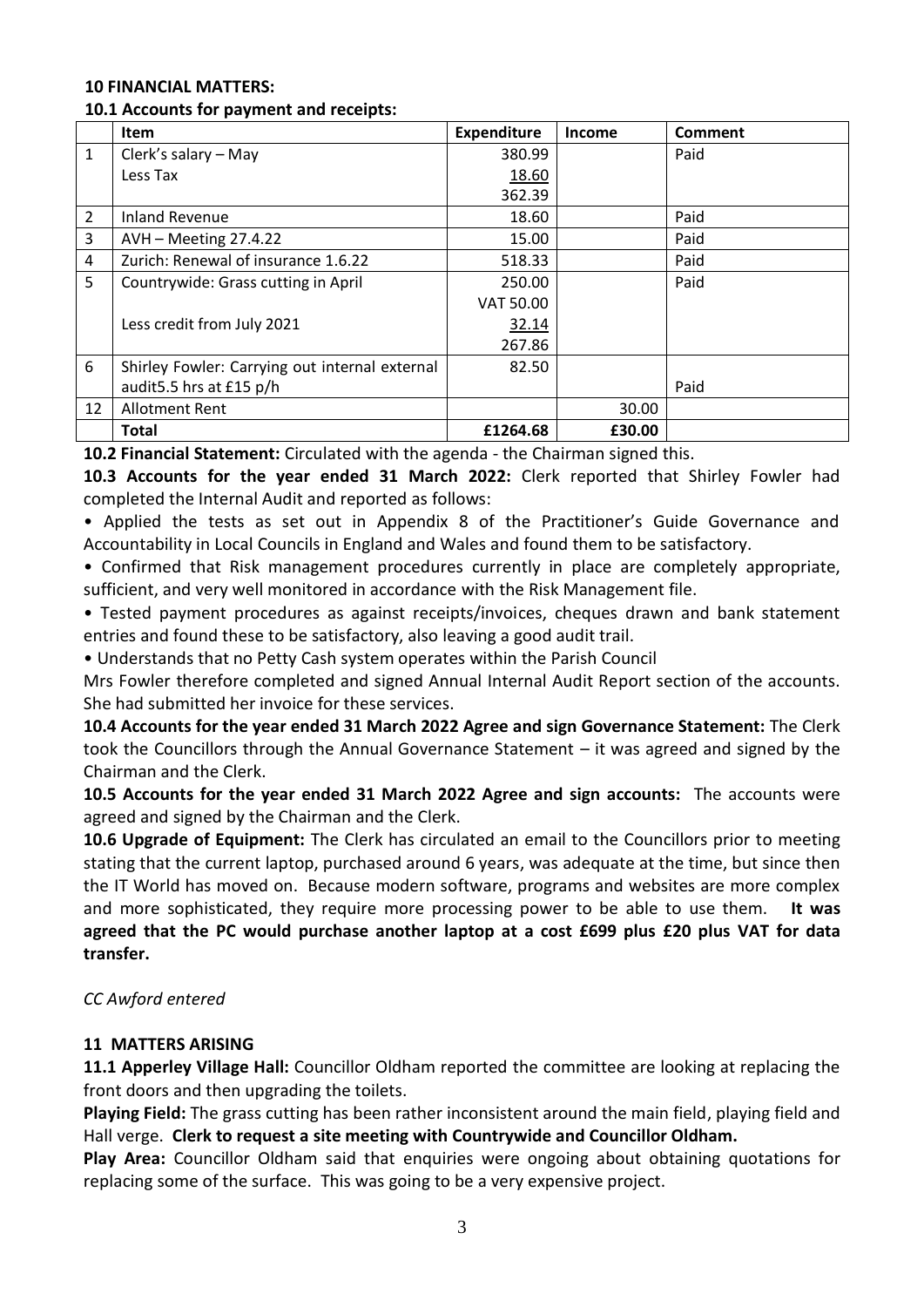**Carpark:** Recycling bin is being delivered week commenting the 7 June and will be placed on the right-hand side of the carpark out of sight.

**Allotments:** Following on from the report from an allotment holder regarding dog fouling it was agreed that Councillor Oldham would contact TBC to see with someone could assist with the problem.

**11.2 Highways:** Councillor Pollard updated on a few other issues that have arisen in the Parish.

Numerous potholes have been filled in for the Women's Tour of Britain will take place on Wednesday, 8 June also the verges have been cut both sides for the race

**Clerk to instruct Ken Preece to carry out a verge cut for the rest of the Parish asap.**

**11.3 Public Rights of Way:** Councillors Pollard gave a short update.

### **11.4 Speed Signs/ANPR:**

Councillor Pollard reported as follows:

- Received a firm offer from Dave Holland of the Criminal Justice Department to train a Speedwatch group. His minimum requirements are a group of three and a drink of tea. The Village Hall and Sawpit Lane would seem to be the obvious venue. The bad news is that, like litter-picking, we cannot operate the group where the speed limit is above 40 mph. As I know much less than others about the speeding habits on Sawpit Lane and past the School, Councillors to think about how to ask for volunteers, possible sites for using the "gun" and whether (or not) they wish to be involved.
- Future VAS had a phone meeting with Nick Evans (Deputy Police and Crime Commissioner) on Thursday. Since he had found the rough costs of a ANPR tripod, a main ANPR sign and connecting the electricity supply, he wanted to know what the OPCC would be prepared to support. Since then, we have had the offer to train a SpeedWatch group from Dave Holland and the launch of the Community Speedwatch Safety Fund

**The Chairman said he would be happy to be involved in the Community Speedwatch group. Clerk to ask for volunteers on the community facebook site.**

**11.5 Queen Platinum Jubilee Celebrations:** The celebrations had all be confirmed at the Village Hall and Cricket Club. Sadly, the street party planned for Deerhurst Walton has been cancelled

**11.6 DPFFA Insurance:** The DPPFA take care of the play area and tennis court that is on Parish Council land. The Trustees were wondering as trustees if they are covered by the Parish Council's Public Liability insurance in case, they were held individually liable/sued for anything.

In conjunction with advice from the insurance **It was agreed that if the Trustees were coordinating work under the direction of the PC, then all are covered. Councillor Oldham will need to ensure updates are in the PC minutes to say that it is.**

#### **12 CORRESPONDENCE: Any Other Correspondence:**

**GCC Ash Dieback Project, replanting scheme:** In June 2020 GCC Highways launched the Ash Dieback Project to start to tackle the effects of the disease within the county. During the two years, GCC Highways managed to remove 7,293 infected Ash Trees which posed a danger to highway users. With an aim of replanting at least two trees for every diseased tree felled. During the last two planting season a total of 31,796 trees were planted by March 2022, either by our Ash Dieback team or through providing young trees to Parish Councils.

The replanting season runs between November and March, and GCC would encourage the local parish councils to use their local knowledge and expertise to assist GCC in identifying suitable areas within your community where replanting can be undertaken. If practical we would be looking at planting in groups of mixed native whips (young tree seedlings 2-3 years old) rather than larger specimen trees, but we can consider all requests. PCs can either:

Submit areas to be considered for replanting on highways land by the Ash Dieback Team or

Submit a request for whips / trees to be donated to the parish council, to plant themselves within the community.

**It was agreed Councillors would give this matter some thought and discuss at the next PC**